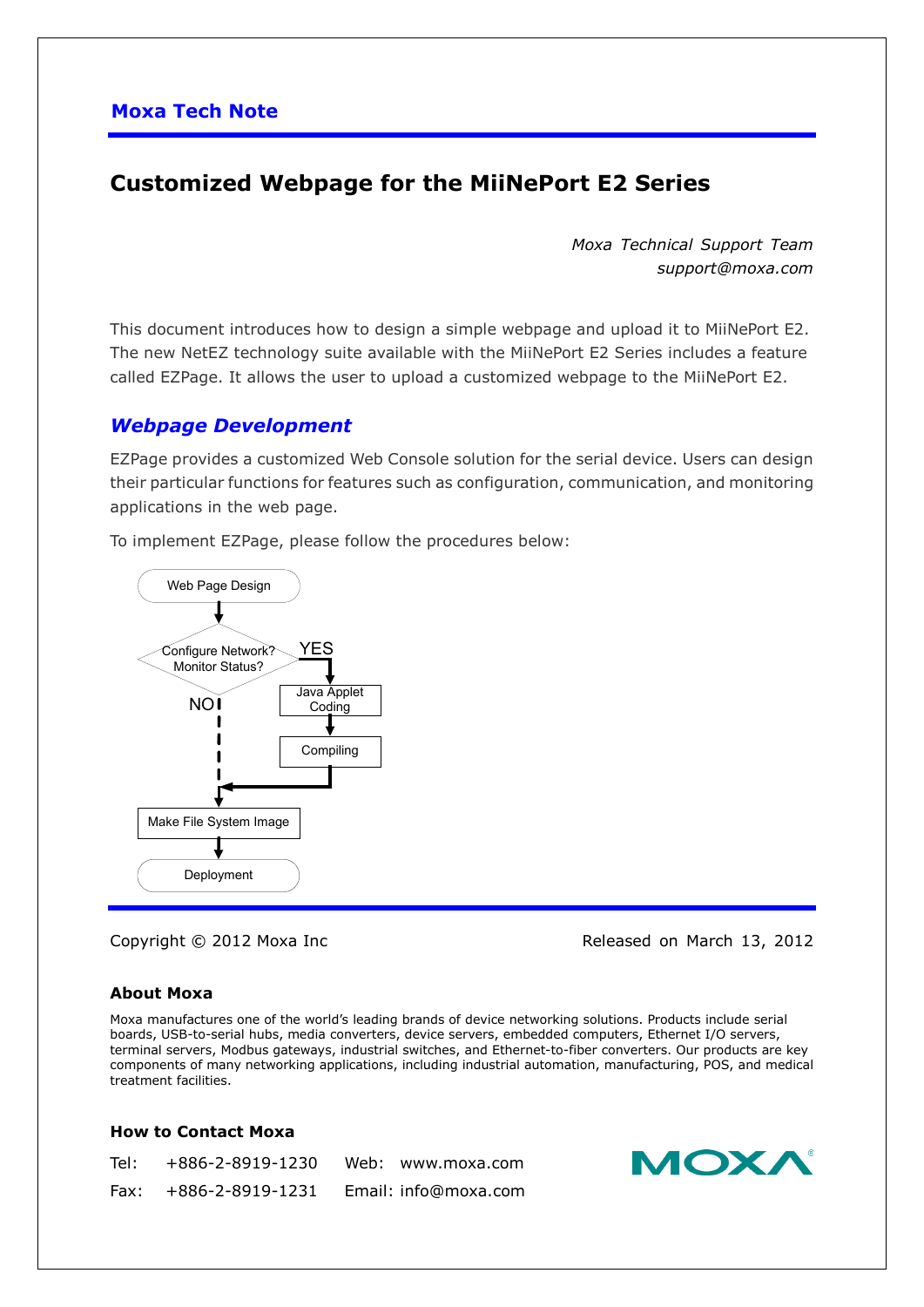## **Moxa Tech Note Customized Webpage for the MiiNePort E2 Series**

- 1. Design a customized web page.
- 2. Check if you have these requirements:
	- 2.1 Configure the network settings of the MiiNePort E2?
	- 2.2 Monitor the status of the serial device connected to the MiiNePort E2?

If you have any of the above two requests, you may need to add the Java Applet to the web page.

- 3. When finish coding, make the file system image of the customized web page.
- 4. Deploy the image to the MiiNePort E2.

The 4 processes are explained below:

1. Design a customized web page.

The webpage can be custom designed, including text and photos (logo), to be displayed to the end user. For example:



- 2. Check if you have these requirements:
	- 2.1 Configure the network settings of MiiNePort E2?
	- 2.2 Monitor the status of the serial device connected to MiiNePort E2?

If you have any of above two requests, you may need to add Java Applet to the web page.

To add the Java Applet, there are several procedures:

1) Setup Java Platform: Download and install the JDK 1.6 (or later)

### **http://www.oracle.com/technetwork/java/javase/downloads/index.ht ml**

2) Configure the environment parameters: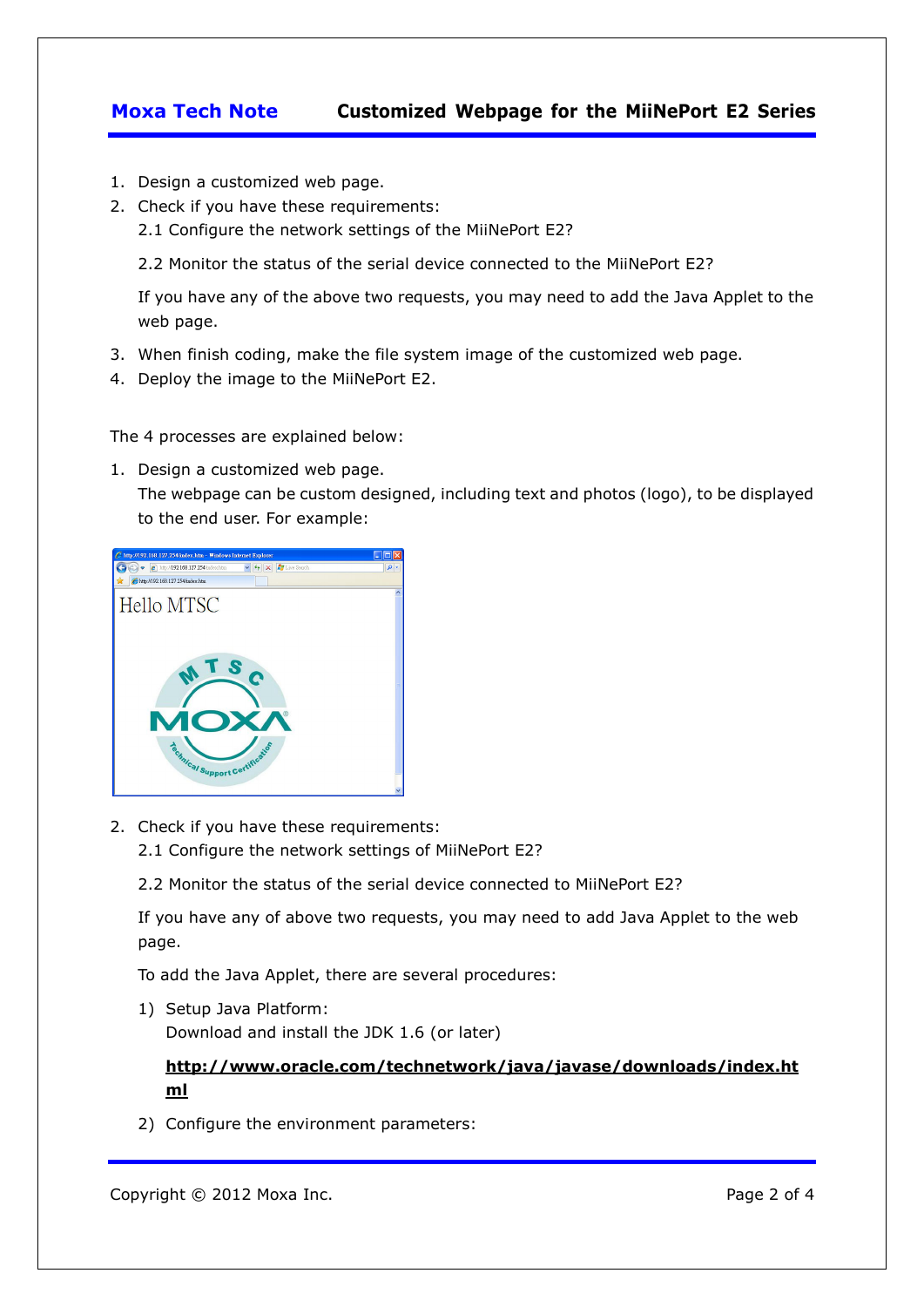## **Moxa Tech Note Customized Webpage for the MiiNePort E2 Series**

2.1) Windows 2000/XP:

Path  $=$  (path to Java folder)

(ex. C:\Program Files\Java\jdk1.6.0\_21\bin)

2.2) Linux platform:

If the shell is Bash,

# export PATH = (path to Java folder):  $$$ PATH

3) Base on the requirement to do the coding work, remember to import NECI class which is provided by MOXA for MiiNePort E2: **import com.moxa.library.neci.\*;**

**…**

4) Execute compile batch command to compile Java source code (EZPage.java) to \*.class by following command:

**compile**



5) Execute pack batch command to pack all the class files into one EZPage.jar file by following command:

**pack**



C:\EZPage\Example2\jar>\_

Copyright © 2012 Moxa Inc. **Page 3 of 4** Copyright © 2012 Moxa Inc.